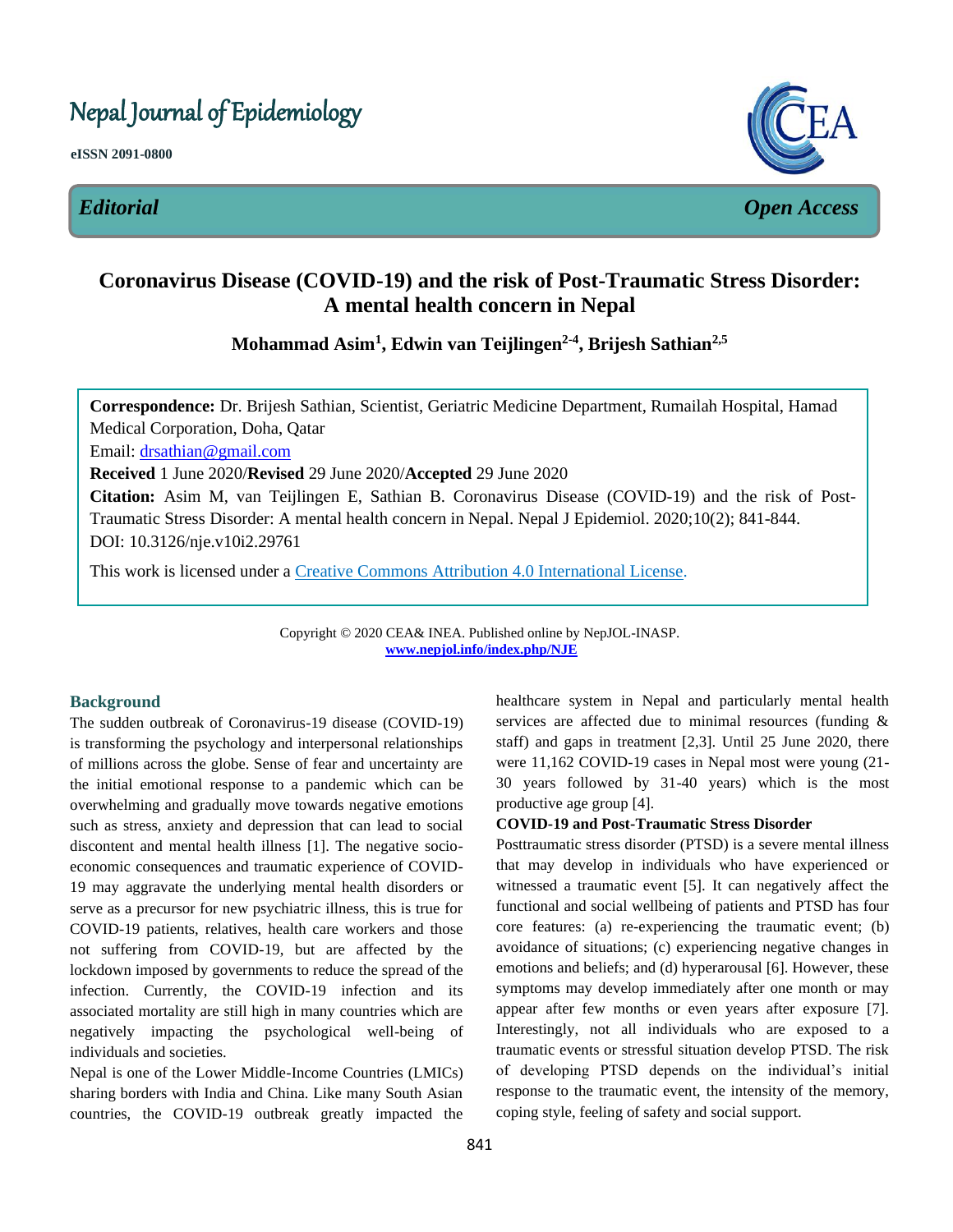#### **Contemporary literature on COVID-19 and PTSD**

Over the past decades, PTSD has been recognized as a potential mental health disorder. As, COVID-19 is a novel emergency situation, there are only a few pioneering studies on its effects on mental health. Studies from China reported that COVID-19 can cause traumatic experiences to the patients and caregivers which may lead to PTSD and/or psychological disorders [8-9]. It has been estimated that around 20-25% of such patients may develop PTSD symptoms. Bo et al. [10] assessed 714 COVID-19 patients online before discharge from quarantine and reported posttraumatic stress symptoms in nearly all (96.2%). The authors suggested that the higher rate of symptoms were partly attributed to the hospitals quarantine which last for weeks preventing social contact with family and friends. Whilst, Liu et al. [8] reported lower prevalence of COVID-19-related PTSD symptoms (7%) among 285 adult patients from Wuhan, China. Sun et al. [9] found a similarly low prevalence of posttraumatic stress symptoms (4.6%) amongst 2091 participants. An Italian web-based crosssectional survey for COVID-19 also identified a higher prevalence of PTSD symptoms (29.5%) [11]. A crosssectional study of 950 civilians quarantined for COVID-19 suggested that the quarantine resulted in psychological distress and PTSD which persisted even after quarantine [12]. A recent meta-analysis on psychiatric presentations of patients with severe coronavirus infections showed point prevalence of PTSD, depression and anxiety disorders to be 32.2%, 14.9% and 14.8%, respectively [13]. Results of the previous outbreaks highlighted that post infection many patients may develop mental illnesses and some may end-up with PTSD. However, in comparison to the earlier outbreaks of coronavirus infections, the COVID-19 pandemic has a higher frequency of hospitalisation and mortality worldwide. Moreover, the risk factors for psychological illness associated with COVID-19 are not yet determined fully.

# **Predisposing factors for PTSD among COVID-19 survivors**

To date, there is limited information available on the psychological impact of COVID-19 on patients, caregivers and healthcare workers. Hospitalisation due life-threatening COVID-19 illness appeared to be a risk factor for developing PTSD [9-10], as is being quarantined [14]. Notably, patients with COVID-19 are more likely to experience stigmatisation and rejection which can also increases the risk of PTSD [15]. Another risk factor for PTSD is the death of loved ones secondary to COVID-19 infection. Also, poorer people are more likely to experience stressful situations enhancing the risk of PTSD. Studies showed that women are more vulnerable to PTSD than men [8-9]. Jiang et al. [16] recent showed that older individuals in China perceived less posttraumatic stress as compared to young individuals post COVID-19.

#### **Healthcare workers and risk of PTSD**

Recent studies have demonstrated that frontline healthcare professionals managing COVID-19 patients are at increased risks of developing mental health issues such as stress, insomnia, depression, and anxiety [17-19]. Health professionals working in COVID-19 quarantine units with lack of proper protective measures and those witnessed the death of fellow doctors are more likely to develop symptoms of PTSD [20]. This editorial argues that particular attention should be focused on healthcare workers in high-risk settings such as hospitals, quarantine facilities, nursing homes and long-term care facilities. Therefore, it is crucial to identify the major risk factors for PTSD in frontline healthcare workers.

#### **Preparedness and management of PTSD**

One solution to address mental health problems is to provide mental health services at primary care centres and satellite clinics [21]. It is crucial to screen COVID-19 patients for symptoms of PTSD/mental illness. However, the general reluctance to visit the health care centres during the pandemic is a major concern. Also, mental health professionals should focus on the underlying PTSD risk factors among survivors of COVID-19 and provide evidence-based therapeutic interventions. The PTSD treatment mainly includes psychotherapies such as cognitive behavioural therapy (CBT) and eye movement desensitisation and reprocessing (EMDR). Also, there are potential pharmacotherapies, but drug treatments for PTSD should not be used as routine first-line treatment in adults [7]. Moreover, it is important to develop coping strategies with the help of alternative treatments such as yoga, meditation and acupuncture.

During a pandemic, it may be difficult for patients to get a psychiatric consultation; so telepsychiatry or telemedicine to contact patients for assessment via the internet can be a costeffective solution [22]. In case of unavailability of the internet, a local mental health professional or a pharmacist could use a telephonic conversation or short message service (SMS). However, currently telepsychiatry is not a part of routine patient care, nor is there a standard consensus guideline for its implementation. Therefore, it is important that Nepal Medical Council (NMC) in collaboration with the Ministry of Health and Population (MoHP) in Nepal should initiate a free helpline service to deal with various mental illnesses. This telephone service should be toll free available daily from 8am to 8pm, managed by a team of mental health experts to provide assessment and instant support. Special focus should be given to high-risk population such as young adults, children and their parents, elderly and frontline health workers.

### **Conclusions**

In Nepal, there is a need for national mental health surveys post COVID-19. This pandemic can cause traumatic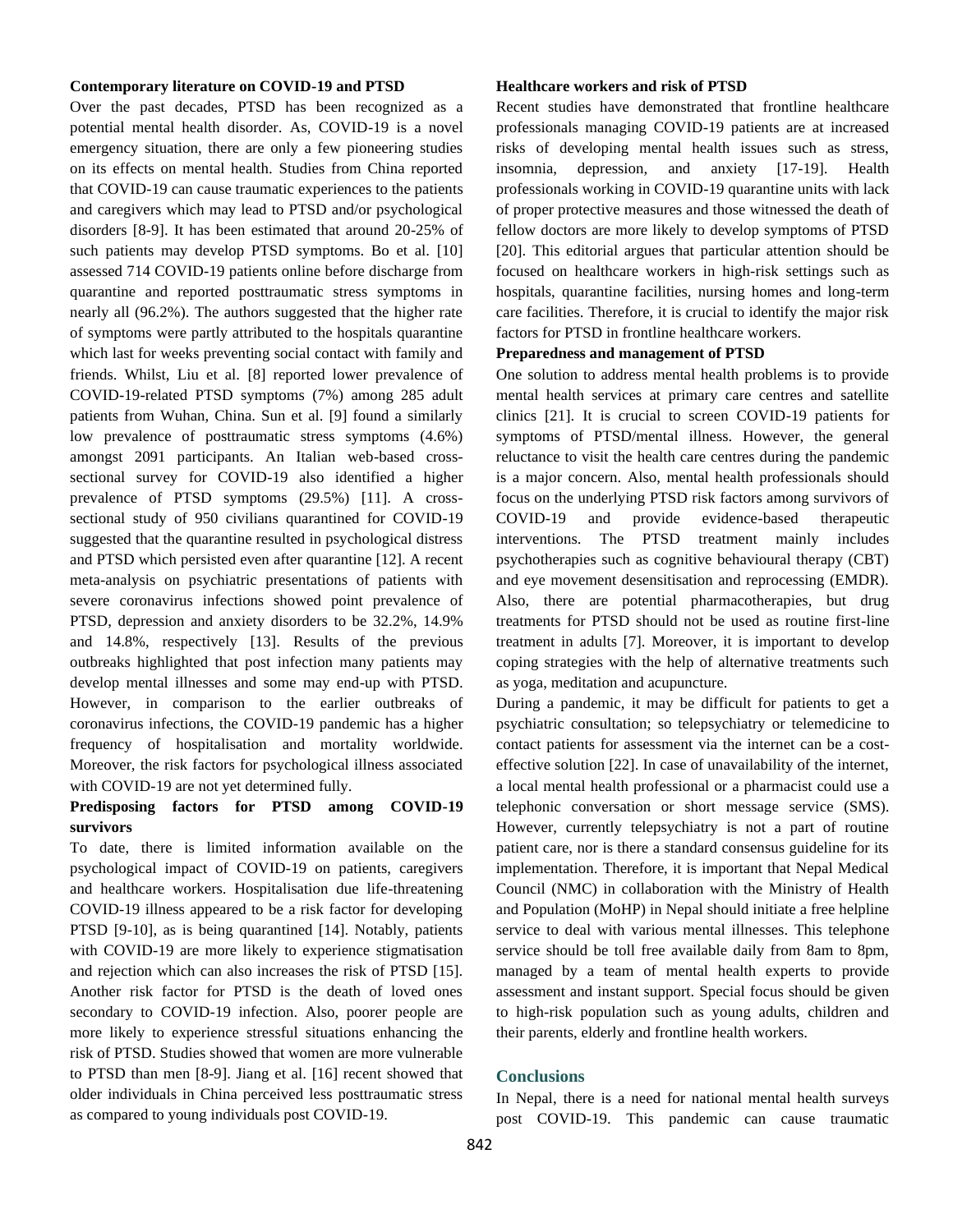experiences to the patients, caregivers, those quarantined and frontline healthcare providers which may lead to PTSD. Moreover, determining the major risk factors for PTSD and other mental illnesses is essential to help reduce the mental health burden of COVID-19. Special attention should be focused on high-risk individuals, including policies to implement regular screening of PTSD symptoms. Currently, telepsychiatry is not a part of routine patient care therefore, it is important that a free telephone helpline service should be established by the NMC and MoHP to deal with various mental health problems caused or exacerbated by the current pandemic.

#### **Author's affiliations:**

<sup>1</sup>Surgery Department, Trauma Surgery, Hamad General Hospital, Doha, Qatar

<sup>2</sup>Centre for Midwifery, Maternal and Perinatal Health, Bournemouth University, Bournemouth, UK

<sup>3</sup> Manmohan Memorial Institute of Health Sciences, Nepal

<sup>4</sup> Nobel College, Nepal

<sup>5</sup>Geriatric Medicine Department, Rumailah Hospital, Hamad Medical Corporation, Doha, Qatar

### **Conflict of interest:**

The authors declared no potential conflicts of interest with respect to the authorship, and/or publication of this article.

#### **Funding:**

The author received no financial support for the authorship, and/or publication of this article.

# **References:**

1. Shigemura J, Ursano RJ, Morganstein JC, Kurosawa M, Benedek DM. Public responses to the novel 2019 coronavirus (2019-nCoV) in Japan: Mental health consequences and target populations. Psychiatry Clin Neurosci. 2020;74(4):281-282. <https://doi.org/10.1111/pcn.12988>

#### PMid:32034840 PMCid:PMC7168047

2. Upadhaya N, Jordans MJD, Pokhrel R, et al. Current situations and future directions for mental health system governance in Nepal: findings from a qualitative study. Int J Ment Health Syst. 2017;11:37. Published 2017 Jun 8.

#### <https://doi.org/10.1186/s13033-017-0145-3>

PMid:28603549 PMCid:PMC5465682

3. Jha AK, Ojha SP, Dahal S, et al. Prevalence of Mental Disorders in Nepal: Findings from the Pilot Study. J Nepal Health Res Counc. 2019;17(2):141-147. doi:10.33314/jnhrc.v0i0.1960.

4. MOHP. Health sector response to COVID-19. Coronavirus disease (COVID-19) outbreak updates & resource materials. [online] 2020 [ cited 2020 June 24]. Available from:

# [https://heoc.mohp.gov.np/update-on-novel-corona-virus](https://heoc.mohp.gov.np/update-on-novel-corona-virus-covid-19/)[covid-19/](https://heoc.mohp.gov.np/update-on-novel-corona-virus-covid-19/)

5. Sareen J. Posttraumatic stress disorder in adults: impact, comorbidity, risk factors, and treatment. Can J Psychiatry. 2014;59(9):460-467.

# <https://doi.org/10.1177/070674371405900902> PMid:25565692 PMCid:PMC4168808

6. Weathers FW, Litz BT, Keane TM, Palmieri PA, Marx BP, Schnurr PP. The PTSD Checklist for DSM-5 (PCL-5). National Center for PTSD, 2013. [online] 2020 [ cited 2020 June25]. Available from[: www.ptsd.va.gov.](http://www.ptsd.va.gov/)

7. O'Carroll RE. Post-Traumatic Stress Disorder, In: van Teijlingen, E. & Humphris, G. (Eds.) Psychology & Sociology Applied to Medicine: An Illustrated Colour Text (4th Edn), Edinburgh: Elsevier: 122-123.

8. Liu N, Zhang F, Wei C, Jia Y, et al. Prevalence and predictors of PTSS during COVID-19 outbreak in China hardest-hit areas: Gender differences matter. Psychiatry Res 2020;287: 112921.

<https://doi.org/10.1016/j.psychres.2020.112921>

### PMid:32240896 PMCid:PMC7102622

9. Sun L, Sun Z, Wu L, et al. Prevalence and risk factors of acute posttraumatic stress symptoms during the COVID-19 outbreak in Wuhan, China. MedRxiv. (2020).

<https://doi.org/10.1101/2020.03.06.20032425>

10. Bo HX, Li W, Yang Y, et al. Posttraumatic stress symptoms and attitude toward crisis mental health services among clinically stable patients with COVID-19 in China [published online ahead of print, 2020 Mar 27]. Psychol Med. 2020;1-2.

# <https://doi.org/10.1017/S0033291720000999>

PMid:32216863 PMCid:PMC7200846

11. Forte G, Favieri F, Tambelli R, Casagrande M. COVID-19 Pandemic in the Italian Population: Validation of a Post-Traumatic Stress Disorder Questionnaire and Prevalence of PTSD Symptomatology. Int J Environ Res Public Health. 2020;17(11):E4151. Published 2020 Jun 10.

# <https://doi.org/10.3390/ijerph17114151>

PMid:32532077

12. Fawaz M, Samaha A. COVID-19 quarantine: Posttraumatic stress symptomatology among Lebanese citizens [published online ahead of print, 2020 Jun 3]. Int J Soc Psychiatry. 2020;20764020932207.

# <https://doi.org/10.1177/0020764020932207>

PMid:32489136 PMCid:PMC7270572

13. Rogers JP, Chesney E, Oliver D, et al. Psychiatric and neuropsychiatric presentations associated with severe coronavirus infections: a systematic review and meta-analysis with comparison to the COVID-19 pandemic. Lancet Psychiatry. 2020;7(7):611-627.

[https://doi.org/10.1016/S2215-0366\(20\)30203-0](https://doi.org/10.1016/S2215-0366(20)30203-0)